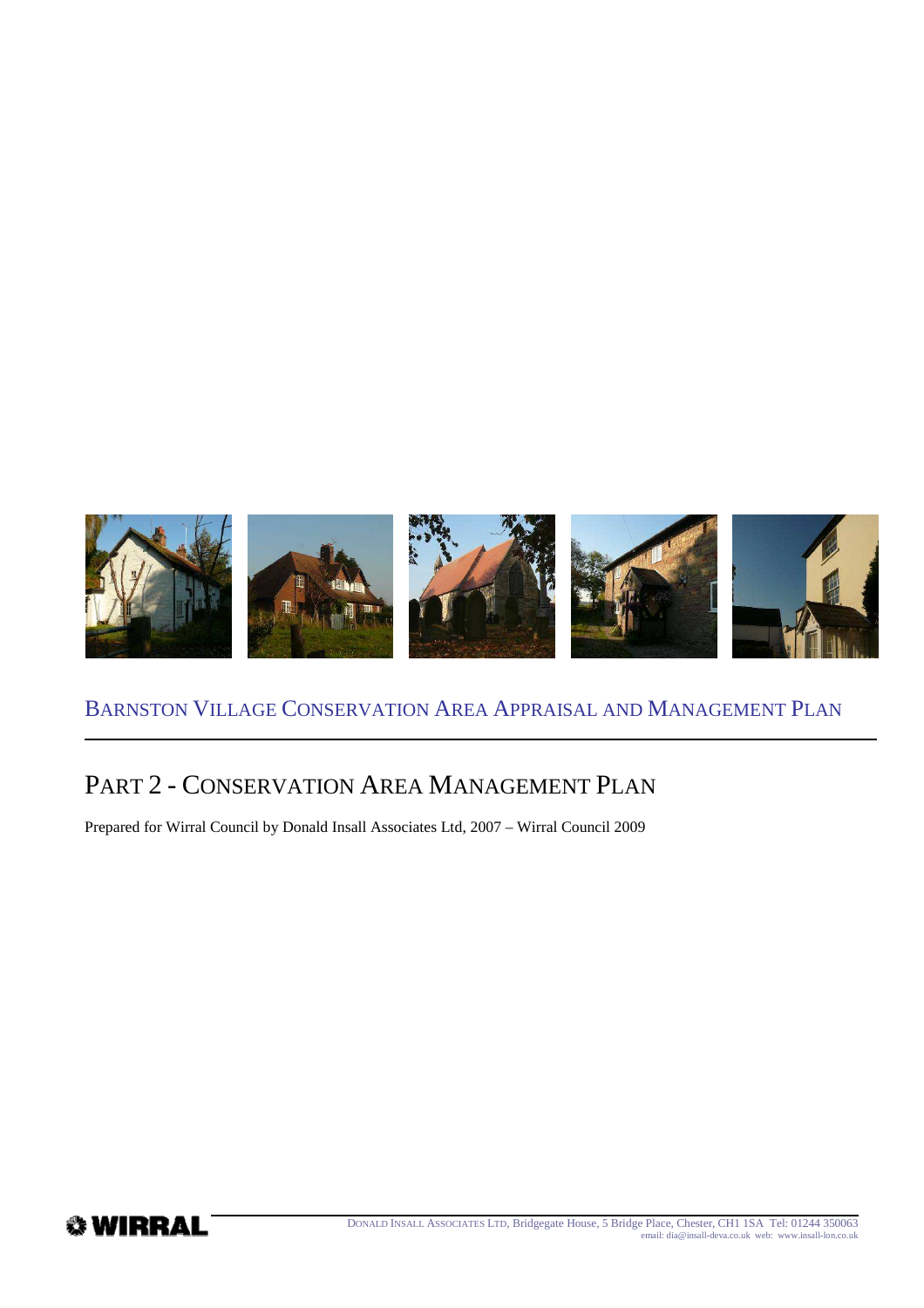#### **CONTENTS**

#### **PART 2 – CONSERVATION AREA MANAGEMENT PLAN**

- **1.0 ROLE OF MANAGEMENT PLAN AND IMPLEMENTATION**
- **2.0 SUMMARY OF SPECIAL CHARACTER**
- **3.0 ISSUES, POLICIES AND RECOMMENDATIONS**
- **4.0 RECOMMENDATIONS FOR BOUNDARY AMENDMENTS AND PROVISION OF ARTICLE 4 DIRECTIONS**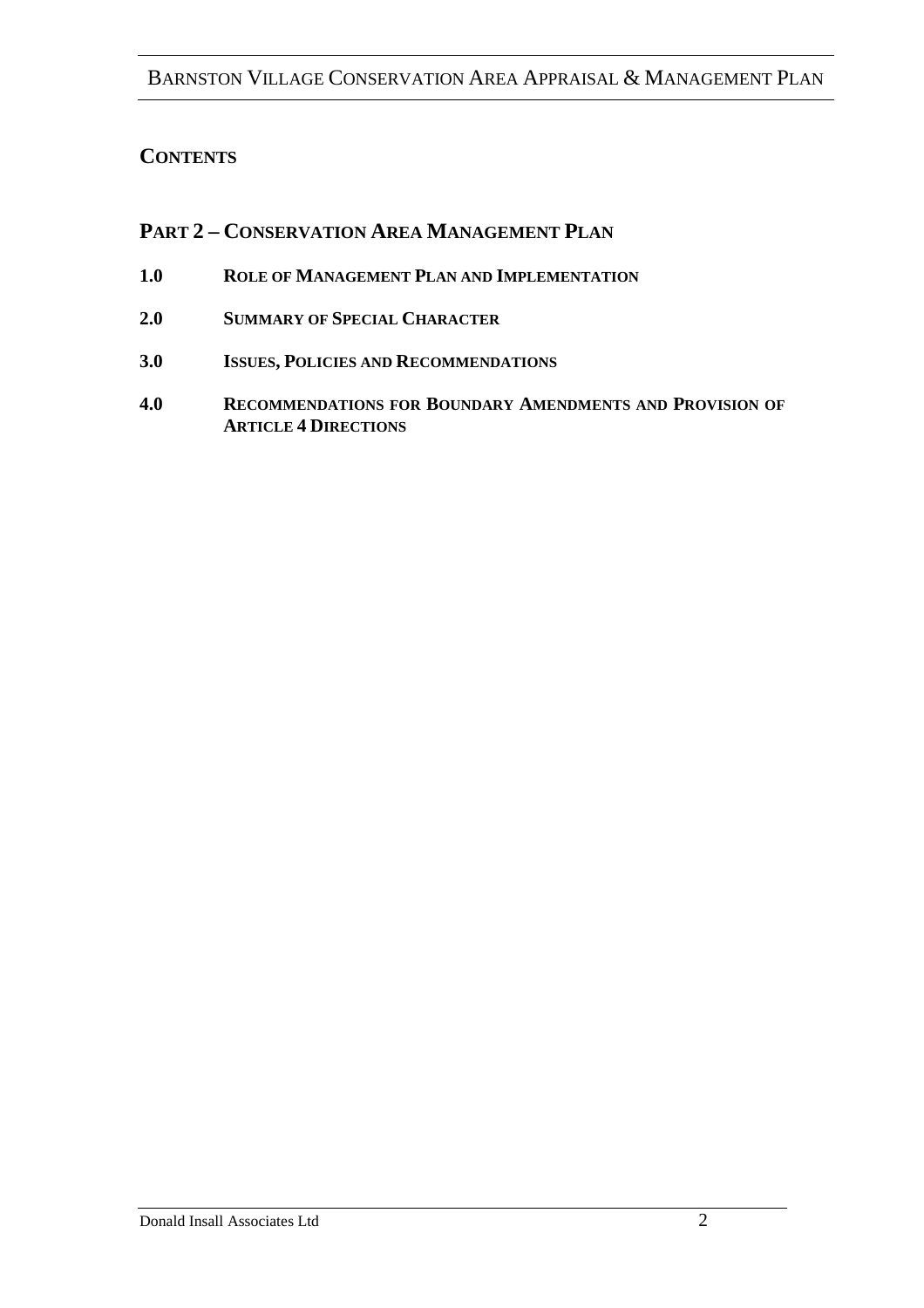# PART 2 – CONSERVATION AREA MANAGEMENT PLAN

### **1.0 ROLE OF THE MANAGEMENT PLAN AND IMPLEMENTATION**

- 1.1 At this stage of the process the Management Plan is an agenda for future action and consideration. This part of the document relies on the analysis contained in the appraisal to set out the issues and negative factors affecting both the private and public realm. As such it is the first stage in a management plan process which will refine the plan through further consultation, joint officer working and budgetary request.
- 1.2 It is recommended that the Appraisal, as an audit of the Conservation Area, is adopted by the Council and used as a material consideration in determining any planning applications within or visually affecting the conservation area. The Management Plan should be adopted for the time being pending further consultation with the local Conservation Area Advisory Committees and further review. In accord with English Heritage guidance, the Appraisal and Management Plan should be reviewed every 5 years. This review process may be tied into that of the key Local Development Framework documents to ensure consistency in approach and referencing.

#### **2.0 SUMMARY OF SPECIAL CHARACTER**

- 2.1 The following is a list of features that are part of Barnston Conservation Area's special character:
	- Historic village dating back to before the Domesday Survey.
	- The village has grown up gradually over time, with no one architectural style or historical period dominating.
	- The historic village has retained separation from neighbouring suburban and is unusual within the context of Wirral, for having a largely agricultural use and character.
	- Roads are generally narrow and slightly winding, following a presumably medieval street pattern.
	- Buildings are general simple in character, but there is very little repetition of building forms, other than within individual terraces.
	- Sandstone boundary walls are an important feature within the area and along the roads leading to it.
	- Red Cheshire sandstone is the most prominent building material in the village, although red brick is also widely used. The majority of roofs with historic coverings are slated.
	- Openings and features such as chimneys are generally simple in character.
	- Vertical sliding sash windows are a common feature in the higher status buildings. Many simple multi-paned timber casements are old and visually appropriate.
	- There are very few modern buildings and the village has virtually retained its 19<sup>th</sup> century form intact.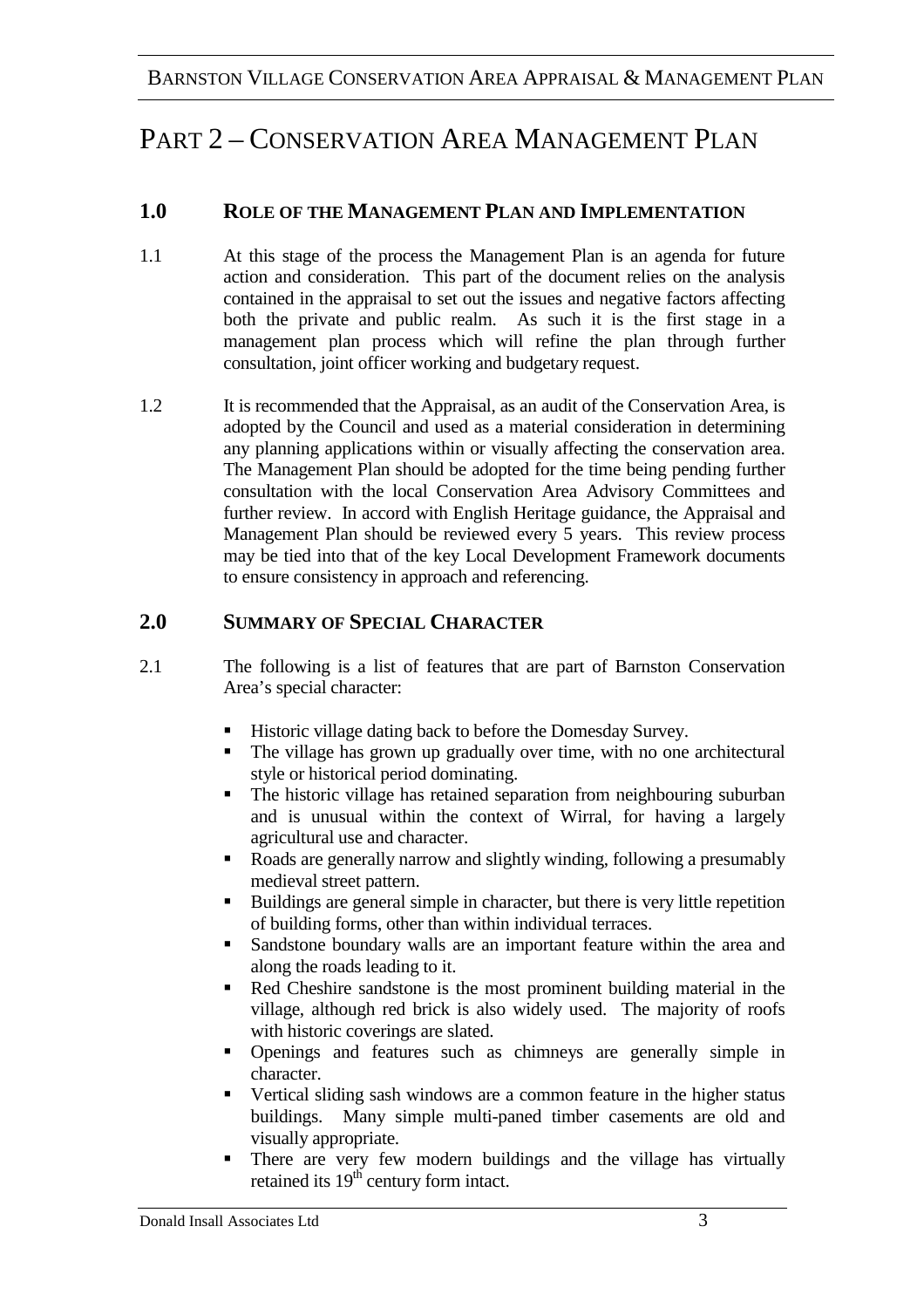• The church and former school were designed by well-known Victorian architect G.E. Street.

#### **3.0 ISSUES, POLICIES AND RECOMMENDED ACTIONS**

#### **3.1 UNITARY DEVELOPMENT PLAN AND OTHER EXISTING PLANNING POLICY**

3.1.1 Barnston Village is located within the Green Belt and this has considerable restrictions on acceptable uses, new development, re-use of buildings, extensions to existing dwellings or their replacement either within the village, its setting or open land beyond. There is a general presumption against inappropriate development unless very special circumstances can be demonstrated. Applications for planning permission would be assessed for compliance with the Green Belt policies set out in Section 7 of the UDP and the Heritage and Conservation policies CH1, CH2 and CH21 set out in Section 11 of the Unitary Development Plan, as well as Supplementary Guidance Note SPG35.

| <b>GREEN BELT POLICY</b>                                                                                                                                                                                               |            |
|------------------------------------------------------------------------------------------------------------------------------------------------------------------------------------------------------------------------|------------|
| <b>Issue</b>                                                                                                                                                                                                           | Location   |
| In the application of Green Belt policy on land and affecting buildings within the<br>conservation area or affecting its setting needs to preserve or enhance the<br>character and appearance of the conservation area | Throughout |
| <b>Policy recommendation</b>                                                                                                                                                                                           |            |
| In the application of Policies GB 2, 3, 4, 5 the effects of any proposals on of the special character and<br>appearance of the conservation area and its setting should be strong material considerations              |            |
| <b>Action</b>                                                                                                                                                                                                          | Priority   |
| Consider the special character of the Barnston Conservation Area in the<br>application of policy                                                                                                                       | Immediate  |

| <b>APPLICATION AND INTERPRETATION OF EXISTING POLICY</b>                                                                                                                                                                                                      |                   |  |
|---------------------------------------------------------------------------------------------------------------------------------------------------------------------------------------------------------------------------------------------------------------|-------------------|--|
| <b>Issue</b>                                                                                                                                                                                                                                                  | Location          |  |
| Policies CH1, CH2 and CH21, together with the guidance in PPG15, may not<br>always be rigorously applied during the planning process, resulting in<br>development or changes to buildings which are detrimental to the character of the<br>conservation area. | <b>Throughout</b> |  |
| <b>Policy recommendation</b>                                                                                                                                                                                                                                  |                   |  |
| Ensure that all new development within the conservation area complies with polices CH1, CH2 and CH21<br>together with the relevant sections of PPG15.                                                                                                         |                   |  |
| <b>Action</b>                                                                                                                                                                                                                                                 | <b>Priority</b>   |  |
| Rigorous inspection of planning, conservation area and listed building consent<br>applications. Improve allocated resources and knowledge of planning staff to<br>ensure that proper consideration is given to these issues in applications.                  | Immediate         |  |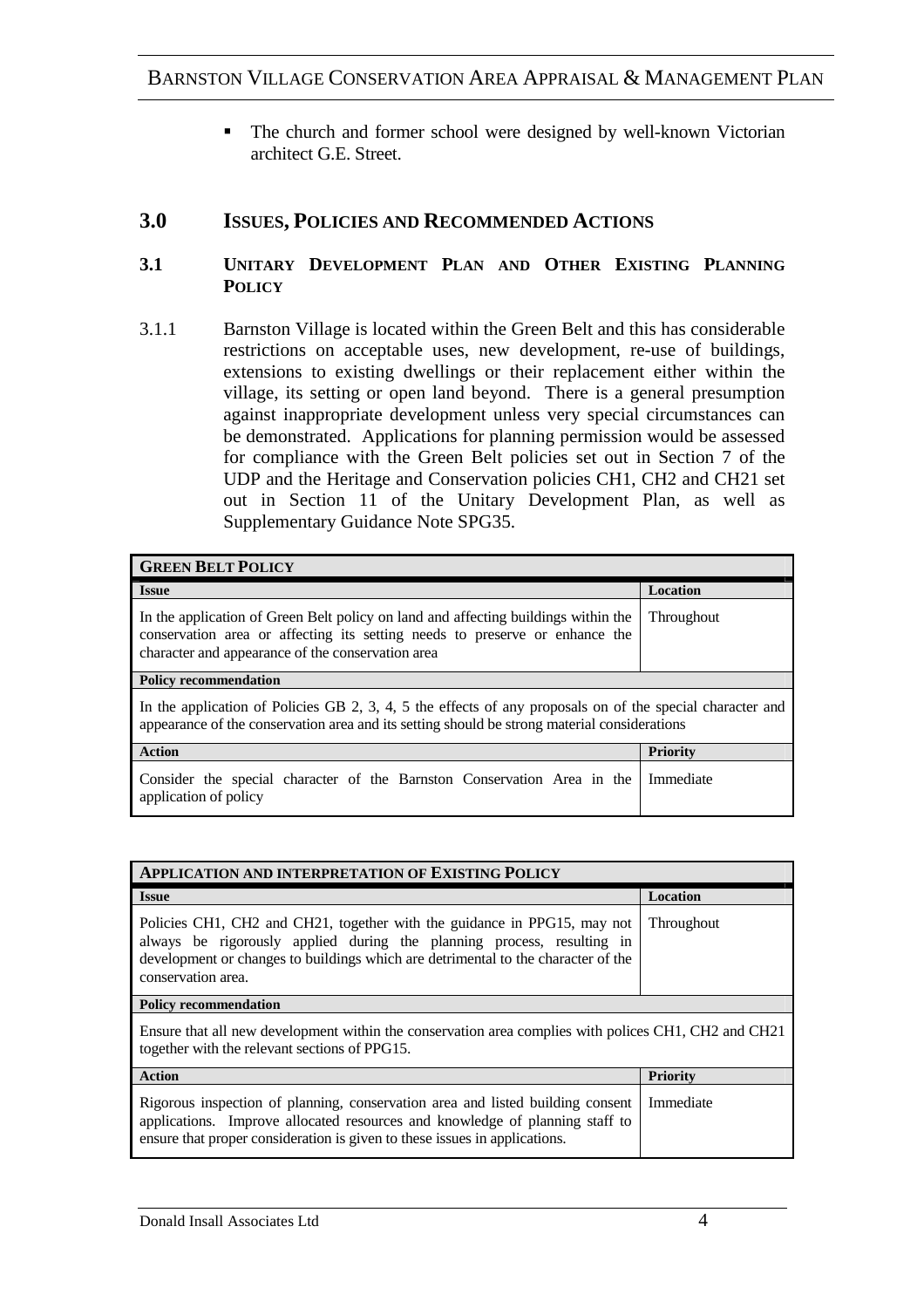#### **3.2 NEW DEVELOPMENT AND ALTERATION TO EXISTING BUILDINGS AND SITES**

3.2.1 In the event of new development being allowed under the criteria set out above the following recommendations are made regarding the quality and character of new development, scale, materials, and effect on views

| <b>QUALITY OF NEW BUILDINGS</b>                                                                                                                                                                                                                                             |                 |
|-----------------------------------------------------------------------------------------------------------------------------------------------------------------------------------------------------------------------------------------------------------------------------|-----------------|
| <b>Issue</b>                                                                                                                                                                                                                                                                | Location        |
| Any potential buildings constructed within the conservation area may not be of an<br>equal quality and do not have the design attributes of the historic buildings that<br>characterise the area, therefore cannot be shown to be preserving or enhancing its<br>character. | Throughout      |
| <b>Policy recommendations</b>                                                                                                                                                                                                                                               |                 |
| In any new development within Barnston Conservation Area, there should be a strong presumption in<br>favour of using traditional materials such as natural red or buff coloured sandstone, red brick, plain clay<br>tiles and slate.                                        |                 |
| Any new buildings should match the quality of materials and level of architectural design of the original<br>buildings, although simplification of the detailing may be acceptable.                                                                                         |                 |
| The use of contrasting modern materials of the highest quality may be appropriate if it can be satisfactorily<br>demonstrated that they do not have an adverse effect on the setting of neighbouring existing buildings.                                                    |                 |
| The use of imitation materials such as reconstituted stone or slate should not be permitted.                                                                                                                                                                                |                 |
| <b>Action</b>                                                                                                                                                                                                                                                               | <b>Priority</b> |
| Promote an understanding of the special qualities of the conservation area. Use<br>more stringent design criteria in determining future planning applications and<br>require that all applications are accompanied by relevant design details including<br>materials        | Immediate       |

| <b>CHARACTER OF NEW BUILDINGS</b>                                                                                                                                                                                                             |                 |  |
|-----------------------------------------------------------------------------------------------------------------------------------------------------------------------------------------------------------------------------------------------|-----------------|--|
| <b>Issue</b>                                                                                                                                                                                                                                  | Location        |  |
| The appearance of any potential new buildings constructed within the<br>conservation area may be detrimental to its predominant agricultural character.                                                                                       | Throughout      |  |
| <b>Policy recommendation</b>                                                                                                                                                                                                                  |                 |  |
| In any new development within Barnston Conservation Area, there should be a strong presumption in<br>favour of using simple building forms and detailing that characterise most traditional buildings in the area.                            |                 |  |
| <b>Action</b>                                                                                                                                                                                                                                 | <b>Priority</b> |  |
| Promote an understanding of the special qualities of the conservation area. Use<br>more stringent design criteria in determining future planning applications and<br>insist that all applications are accompanied by relevant design details. | Immediate       |  |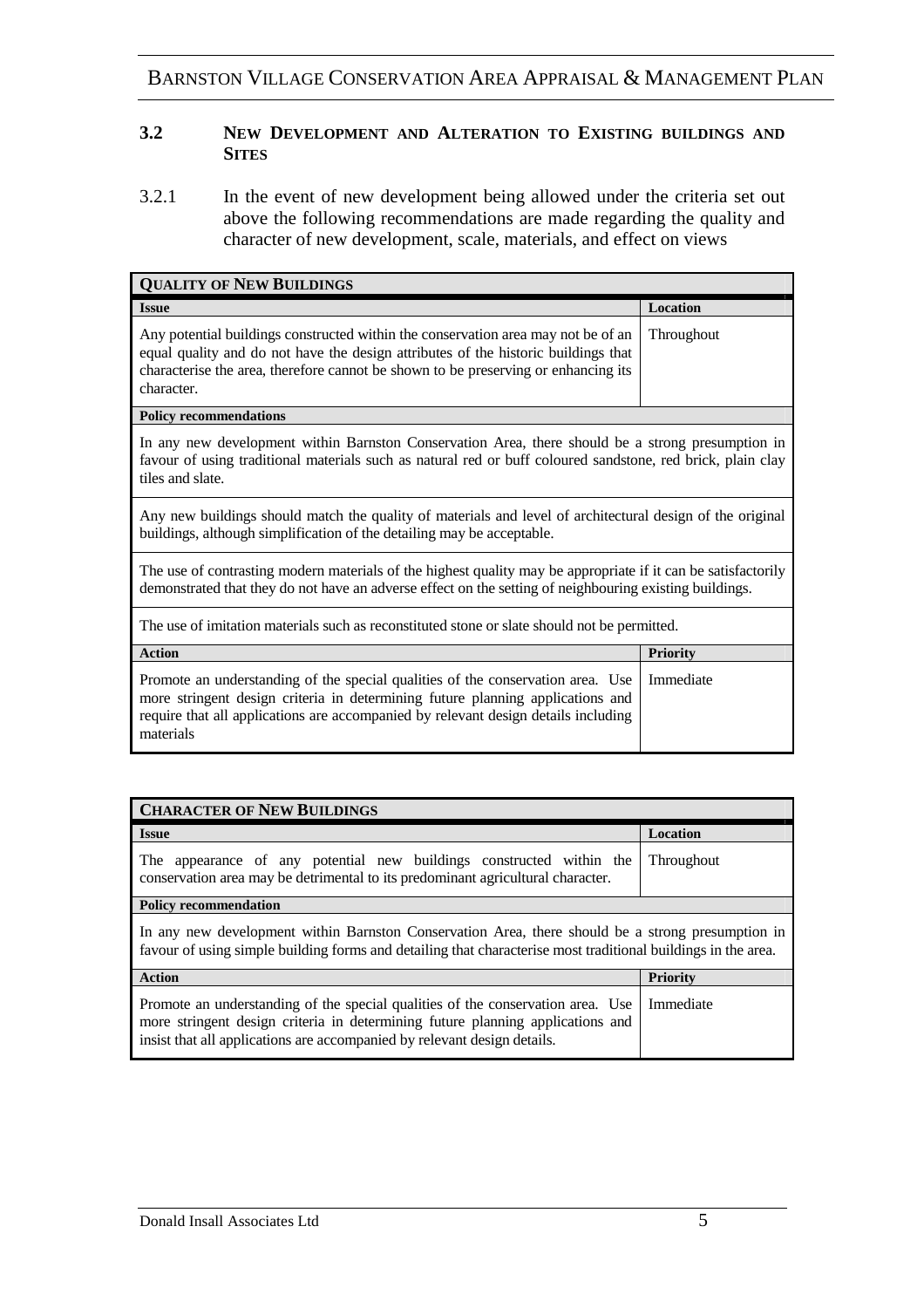| <b>SCALE, MASSING, POSITION OR PROPORTIONS OF NEW BUILDINGS</b>                                                                                                                                                                                |                 |
|------------------------------------------------------------------------------------------------------------------------------------------------------------------------------------------------------------------------------------------------|-----------------|
| <b>Issue</b>                                                                                                                                                                                                                                   | Location        |
| New buildings may detract from existing buildings in terms of their scale,<br>massing, position or proportions                                                                                                                                 | Throughout      |
| <b>Policy recommendations</b>                                                                                                                                                                                                                  |                 |
| New buildings generally should be no higher than existing comparable buildings within their immediate<br>vicinity in terms of both their eaves and ridge heights.                                                                              |                 |
| New buildings should respect the footprint sizes of existing neighbouring buildings and their relationships<br>with each other (spacing), the road and their site boundaries.                                                                  |                 |
| New buildings should match the floor-to-ceiling heights and general proportions of existing neighbouring<br>historic buildings.                                                                                                                |                 |
| <b>Action</b>                                                                                                                                                                                                                                  | <b>Priority</b> |
| Promote an understanding of the special qualities of the conservation area. Use<br>more stringent design criteria in determining future planning applications and<br>require that all applications are accompanied by relevant design details. | Immediate       |

| <b>EFFECT OF DEVELOPMENT ON KEY VIEWS</b>                                                                                                                                                                                                                           |                 |
|---------------------------------------------------------------------------------------------------------------------------------------------------------------------------------------------------------------------------------------------------------------------|-----------------|
| <b>Issue</b>                                                                                                                                                                                                                                                        | Location        |
| New development or extensions to existing buildings may adversely affect key<br>views within or the setting of the conservation area                                                                                                                                | Throughout      |
| <b>Policy recommendation</b>                                                                                                                                                                                                                                        |                 |
| Applications for planning permission for new development or significant extensions to existing buildings<br>within the conservation area must demonstrate, where appropriate, that key views or the setting of the<br>conservation area are not adversely affected. |                 |
| <b>Action</b>                                                                                                                                                                                                                                                       | <b>Priority</b> |
| Promote an understanding of the special qualities of the conservation area. Use<br>more stringent design criteria in determining future planning applications and<br>require that all applications are accompanied by relevant design details.                      | Immediate       |

3.2.2 SPG 16 "Landscaping and New Development" and SPG 17 "Trees and Development" set out guidance on landscaping throughout the Wirral. The following are matters which have been identified as particular issues in the Barnston Conservation Area.

| <b>LANDSCAPING ASSOCIATED WITH NEW OR EXISTING BUILDINGS</b>                                                                                     |            |
|--------------------------------------------------------------------------------------------------------------------------------------------------|------------|
| <b>Issue</b>                                                                                                                                     | Location   |
| Poor or inappropriate landscaping around new buildings or extensions to existing<br>buildings can detract from the character of the area         | Throughout |
| <b>Policy recommendations</b>                                                                                                                    |            |
| A detailed landscaping scheme should be submitted with any planning application for new buildings or<br>significant alteration to existing sites |            |
| The magnitude of necessary car parking should be considered alongside the level of occupation of any                                             |            |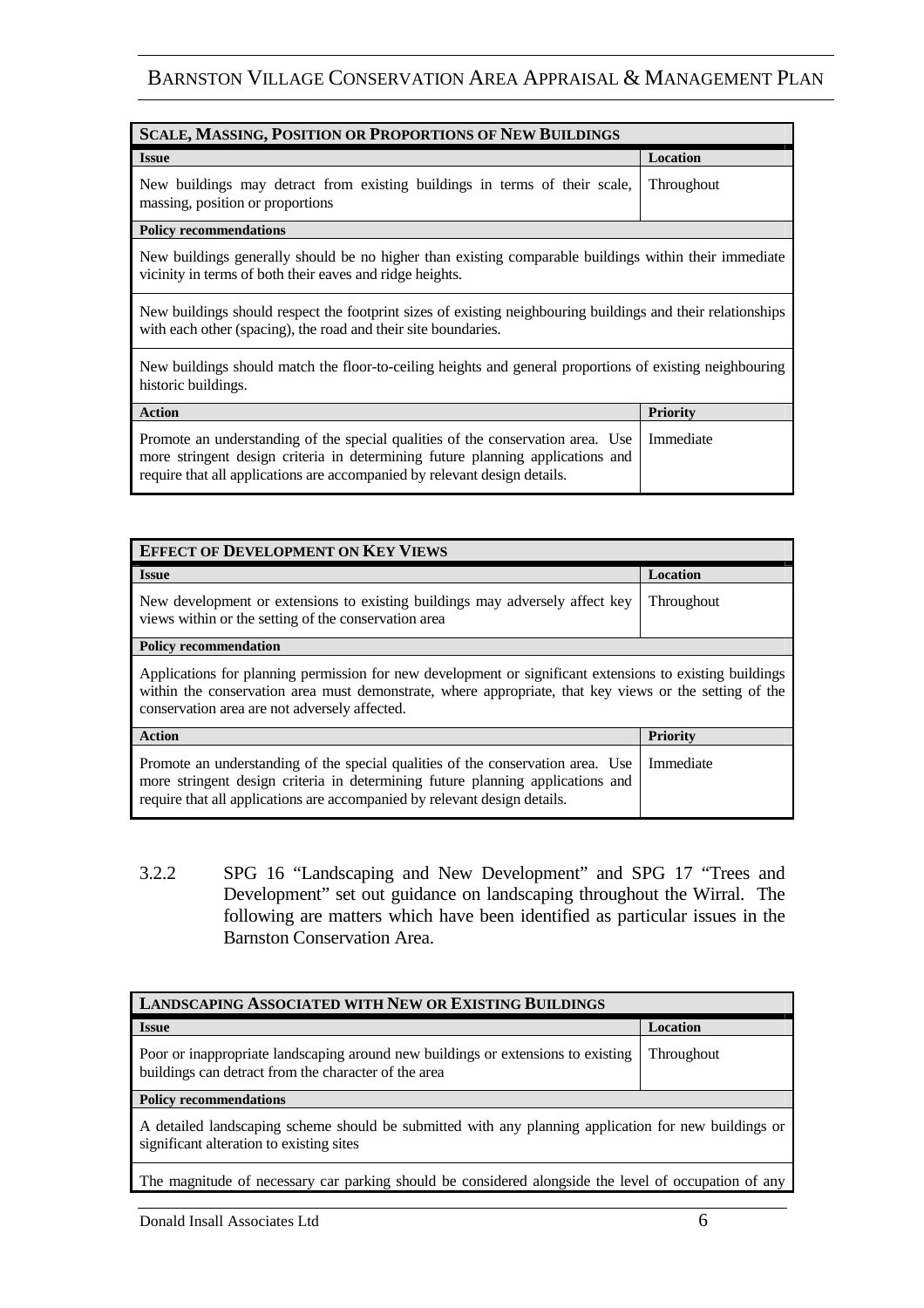proposed building. Schemes for buildings that require an extent of car parking / number of cars that will detract from the character of the conservation area should be rejected.

New buildings should preserve existing areas of mature trees and other landscaping. Where any trees are removed, they should be replaced with semi-mature trees of the same or more appropriate species (e.g. native).

| <b>Action</b>                                                                                                                                                                                                                                               | <b>Priority</b> |
|-------------------------------------------------------------------------------------------------------------------------------------------------------------------------------------------------------------------------------------------------------------|-----------------|
| Promote an understanding of the special qualities of the conservation area. Use   Immediate<br>more stringent design criteria in determining future planning applications and<br>require that all applications are accompanied by full landscaping schemes. |                 |

| PROTECTION, RETENTION AND PROVISION OF HEDGES AND TREES                                                                                                                                           |            |
|---------------------------------------------------------------------------------------------------------------------------------------------------------------------------------------------------|------------|
| <b>Issue</b>                                                                                                                                                                                      | Location   |
| To maintain and enhance the character of the area attention needs to be paid to the<br>retention of hedges as well as trees and their provision where appropriate                                 | Throughout |
| <b>Policy recommendations</b>                                                                                                                                                                     |            |
| Hedges of native species should be retained in areas of agricultural land and on the boundaries of domestic<br>curtilages.                                                                        |            |
| Trees which contribute to the character of the conservation area should be retained and if needing to be<br>removed for reasons of health, replaced by trees of appropriate species and maturity. |            |
| Planting of further trees and hedges of native species should be promoted, particularly in areas devoid of<br>such trees and hedges                                                               |            |

| <b>Action</b>                                                                                                                                                                                                                                                                                                                                                    | <b>Priority</b> |
|------------------------------------------------------------------------------------------------------------------------------------------------------------------------------------------------------------------------------------------------------------------------------------------------------------------------------------------------------------------|-----------------|
| Promote an understanding of the special qualities of hedges and trees within the   Immediate<br>conservation area. Use more stringent design criteria in determining future<br>planning applications and require that all applications are accompanied by full<br>landscaping schemes showing the retention of trees and hedges and any<br>replacement planting. |                 |

3.2.3 Extensions to dwellings are covered by Policy HS 11 in the UDP in terms of house extensions. The policy covers matters relating to scale, materials, design details, dormers, set backs of extensions and retention of amenity space. The following are additional matters which have been identified as particular issues in the Barnston Conservation Area

| <b>EXTENSIONS TO BUILDINGS</b>                                                                                                                                                                                                                                                                                                        |            |  |
|---------------------------------------------------------------------------------------------------------------------------------------------------------------------------------------------------------------------------------------------------------------------------------------------------------------------------------------|------------|--|
| <b>Issue</b>                                                                                                                                                                                                                                                                                                                          | Location   |  |
| Extensions to buildings within the conservation area may detract from the<br>significance of the individual building or the setting of adjoining buildings                                                                                                                                                                            | Throughout |  |
| <b>Policy Recommendations</b>                                                                                                                                                                                                                                                                                                         |            |  |
| Extensions to those buildings that have been shown to contribute to the conservation area should only be<br>permitted where it can be satisfactorily demonstrated that the additional structure has no adverse impact on<br>the principal elevations of the parent structure. Extensions should be subservient to the parent building |            |  |
| The choice of the materials of the extension should be considered so as to provide the minimum visual<br>distraction from the original structure. Generally, it should be assumed that materials should match in                                                                                                                      |            |  |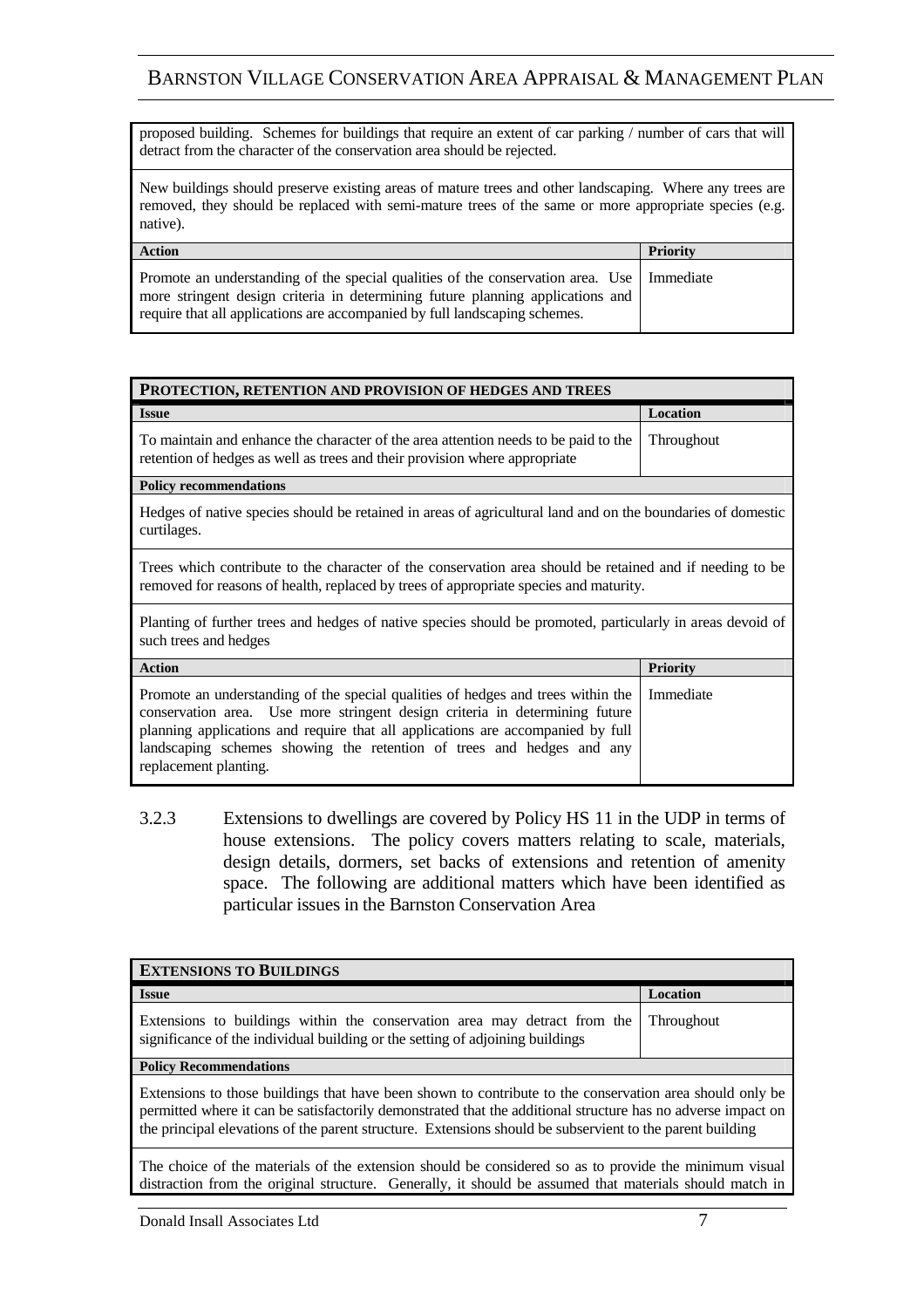terms of colour and texture. Traditional and/or natural materials such as sandstone, brick, timber and slate should be used unless an alternative can be adequately justified in terms of its visual effect on the conservation area. Where buildings are extended using traditional forms and materials, the subtle dating of the new element should be encouraged.

Where a building has existing detrimental features, the opportunity should be taken to secure improvements as part of the new building work.

There should be a strong presumption against extensions that adversely affect the balance of pairs or groups of buildings which had symmetry as one of their original predominant design characteristics.

Dormers, if acceptable, should be confined to rear elevations, situated below the ridge and of a scale and design appropriate to the building on which they are mounted.

| <b>Action</b>                                                                                                                                                              | <b>Priority</b> |
|----------------------------------------------------------------------------------------------------------------------------------------------------------------------------|-----------------|
| Promote an understanding of the special qualities of the conservation area. Use   Immediate<br>more stringent design criteria in determining future planning applications. |                 |

3.2.4 UDP Policy GB3 "Re-Use of Buildings in the Green Belt" sets out the criteria and principles for their conversion including having no greater impact on the Green Belt, adequate access, restriction on traffic generation and ensuring buildings are in keeping with their setting.

> "SPG 15 "Conversion of Redundant Agricultural Buildings in the Green Belt" amplifies the policy in relation to minimising alterations and openings and simple treatment of the setting.

| <b>CONVERSION OF AGRICULTURAL BUILDINGS</b>                                                                                                                                                                                                                                                                                                                                                                                                                                                       |                   |
|---------------------------------------------------------------------------------------------------------------------------------------------------------------------------------------------------------------------------------------------------------------------------------------------------------------------------------------------------------------------------------------------------------------------------------------------------------------------------------------------------|-------------------|
| <b>Issue</b>                                                                                                                                                                                                                                                                                                                                                                                                                                                                                      | Location          |
| The conversion of farm buildings can often result in the loss of the agricultural<br>character of the building.                                                                                                                                                                                                                                                                                                                                                                                   | <b>Throughout</b> |
| <b>Policy recommendation</b>                                                                                                                                                                                                                                                                                                                                                                                                                                                                      |                   |
| Schemes for conversion should be carefully designed to retain the form and character of the original<br>structure, strictly minimising numbers of new/alterations to existing openings. The construction of new<br>'domestic' features such as porches, dormers, chimneys, garages and garden walls/fences should be<br>avoided. The choice of landscaping treatment around the buildings is also important with high quality hard<br>landscaped courtyards more appropriate than domestic lawns. |                   |
| <b>Action</b>                                                                                                                                                                                                                                                                                                                                                                                                                                                                                     | <b>Priority</b>   |
| Promote an understanding of the special qualities of the conservation area. Use<br>more stringent design criteria in determining future planning applications.                                                                                                                                                                                                                                                                                                                                    | Immediate         |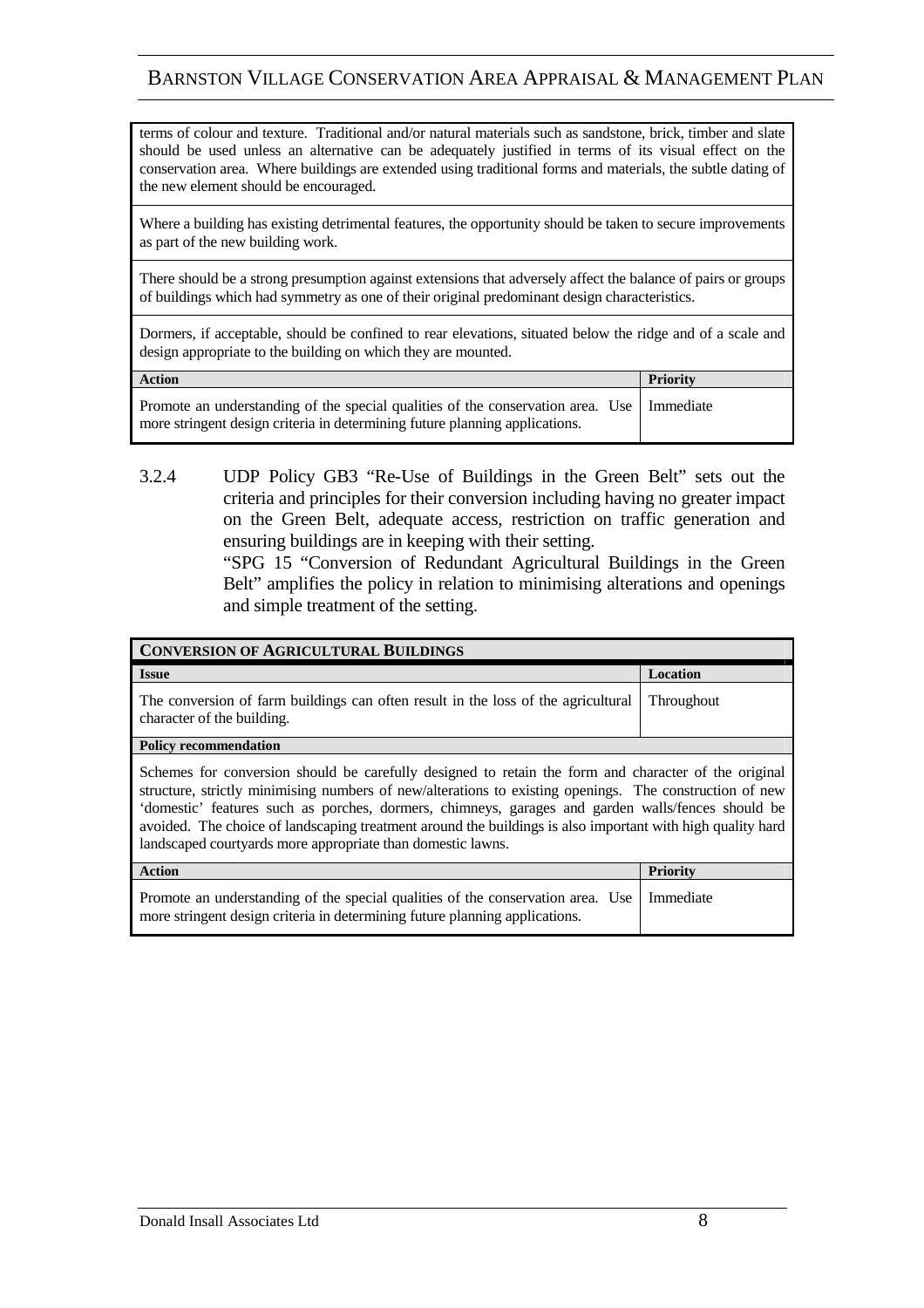3.2.5 In carrying out conversions or alterations to the fabric of buildings and boundaries the following good conservation practice should be applied.

| <b>ALTERATION TO HISTORIC FABRIC</b>                                                                                                                                                                                                                                                                                                        |                                       |
|---------------------------------------------------------------------------------------------------------------------------------------------------------------------------------------------------------------------------------------------------------------------------------------------------------------------------------------------|---------------------------------------|
| <b>Issue</b>                                                                                                                                                                                                                                                                                                                                | Location                              |
| Alterations to the historic fabric of a building can lead to the loss of some of its<br>visual history and aesthetic value and can be detrimental to the visual setting of<br>the area as a whole.                                                                                                                                          | All pre Second World<br>War buildings |
| <b>Policy recommendations</b>                                                                                                                                                                                                                                                                                                               |                                       |
| Where alterations can be justified to be necessary for the continued use of the building they should be<br>prioritised towards the less significant areas of the building.                                                                                                                                                                  |                                       |
| Alterations should be chosen that require the least possible degree of permanent loss of or change to<br>historic fabric. For instance, secondary glazing should be installed in preference to the wholesale<br>replacement of existing windows.                                                                                            |                                       |
| Where replacement of existing original or early fabric is proved necessary it should always be done on a<br>like-for-like basis where possible, not exchanging materials for modern alternatives.                                                                                                                                           |                                       |
| <b>Action</b>                                                                                                                                                                                                                                                                                                                               | <b>Priority</b>                       |
| Promote an understanding of the special qualities of the conservation area. Use<br>more stringent design criteria in determining future planning applications and<br>require that all applications are accompanied by relevant design details. Prepare<br>guidance leaflets for local residents. Take enforcement action where appropriate. | Immediate                             |

| <b>ALTERATION OR LOSS OF FEATURES ON HISTORIC BUILDINGS</b>                                                                                                                                                                                                                                                                                  |                              |
|----------------------------------------------------------------------------------------------------------------------------------------------------------------------------------------------------------------------------------------------------------------------------------------------------------------------------------------------|------------------------------|
| <b>Issue</b>                                                                                                                                                                                                                                                                                                                                 | Location                     |
| Alterations to or loss of specific features on historic buildings can be detrimental<br>to the character of the individual building and the area as a whole.                                                                                                                                                                                 | pre-WWII<br>All<br>buildings |
| <b>Policy recommendation</b>                                                                                                                                                                                                                                                                                                                 |                              |
| Existing original or early features should be retained if at all possible. Where their replacement is<br>necessary, it should be on a like-for-like basis in terms of materials and design. Any changes to primary<br>features such as windows, doors, chimneys and boundary walls should be carefully considered by the local<br>authority. |                              |
| <b>Action</b>                                                                                                                                                                                                                                                                                                                                | <b>Priority</b>              |
| Promote an understanding of the special qualities of the conservation area. Use<br>more stringent design criteria in determining future planning applications and<br>require that all applications are accompanied by relevant design details. Prepare<br>guidance leaflets for local residents. Take enforcement action where appropriate.  | Immediate                    |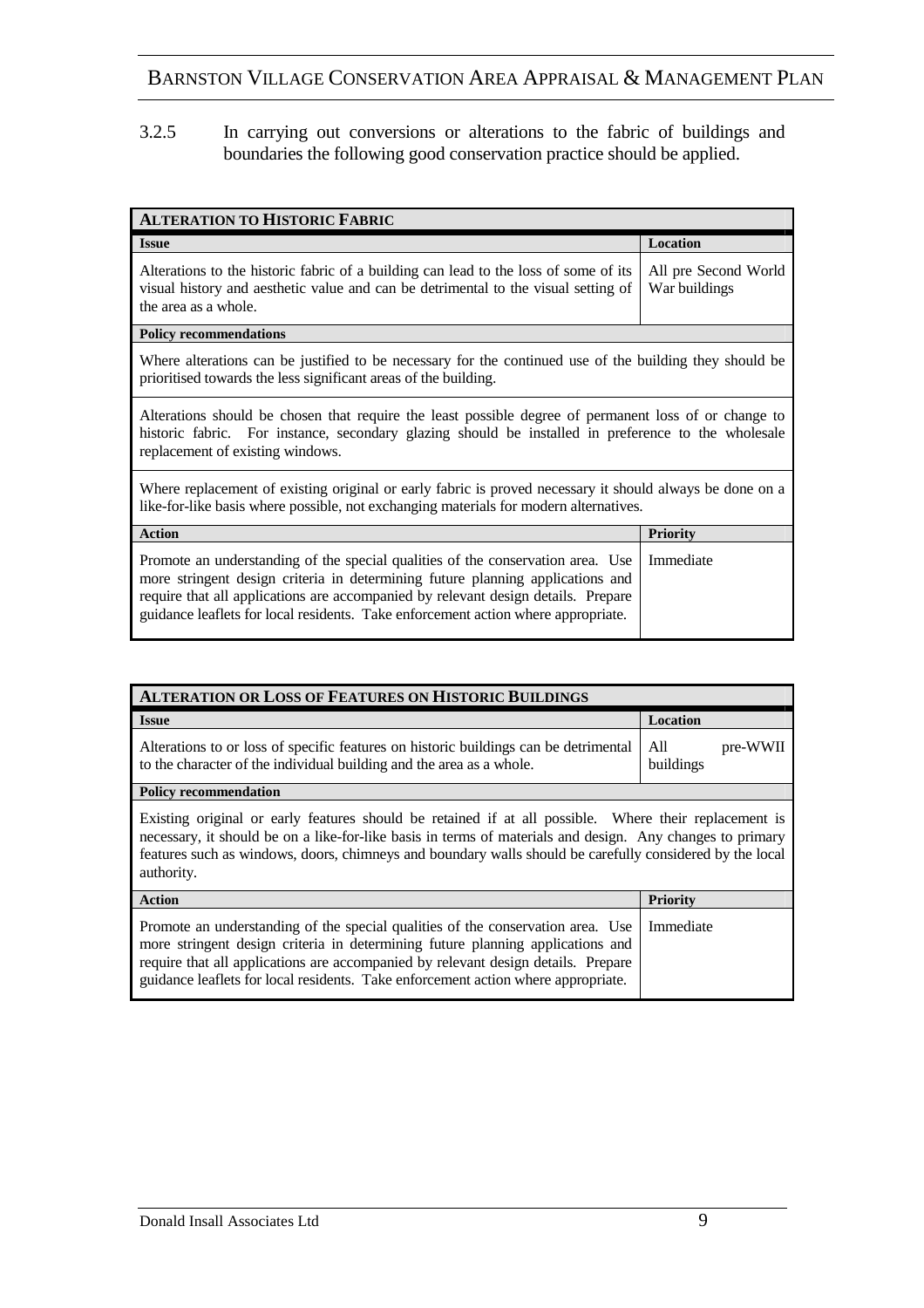| <b>INSTALLATION OF NEW FIXTURES</b>                                                                                                                                                                                                                                                                                                                           |          |
|---------------------------------------------------------------------------------------------------------------------------------------------------------------------------------------------------------------------------------------------------------------------------------------------------------------------------------------------------------------|----------|
| <b>Issue</b>                                                                                                                                                                                                                                                                                                                                                  | Location |
| The installation of new fixtures, such as aerials, satellite dishes, rooflights and   All buildings<br>ventilators, generally detracts from the character of the individual building and<br>the area as a whole. Particular care should be taken in the use and location of<br>microgeneration equipment to minimise intrusion on the building or its setting |          |

#### **Policy recommendation**

The installation of rooflights into existing roof slopes should not generally be permitted unless it can be demonstrated that they are not visible from public areas or adversely affect the setting of other buildings. Any rooflights installed should be of a 'conservation' type and fixed flush with the roof covering.

Building owners should be strongly encouraged to only install satellite dishes and aerials in positions not visible from public areas or adversely affect the setting of other buildings.

Building owners should be strongly encouraged not to install ventilators and other fixtures onto roof slopes or prominent elevations. Where they are absolutely necessary their visual impact should be minimised in terms of their location, number, size and design.

Whilst microgeneration of energy is to be encouraged in terms of conservation principles, the impact on buildings and their settings within the conservation area should be minimised by careful positioning in parts and areas not visible from public locations

| <b>Action</b>                                                                                                                                                                                                                                                                                                                                          | <b>Priority</b> |
|--------------------------------------------------------------------------------------------------------------------------------------------------------------------------------------------------------------------------------------------------------------------------------------------------------------------------------------------------------|-----------------|
| Promote an understanding of the special qualities of the conservation area. Use Short term<br>more stringent design criteria in determining future planning applications and<br>require that all applications are accompanied by relevant design details. Prepare<br>guidance leaflets for local residents. Take enforcement action where appropriate. |                 |

| <b>LOSS OR ALTERATION TO BOUNDARY WALLS</b>                                                                                                                                                                           |            |
|-----------------------------------------------------------------------------------------------------------------------------------------------------------------------------------------------------------------------|------------|
|                                                                                                                                                                                                                       |            |
| <b>Issue</b>                                                                                                                                                                                                          | Location   |
| The loss of or alteration to boundary walls and gateposts would adversely affect<br>the character of the conservation area.                                                                                           | Throughout |
| <b>Policy recommendation</b>                                                                                                                                                                                          |            |
| All existing historic boundary walls and gateposts should be retained. Alteration as part of any planning<br>permission should only be permitted in exceptional circumstances and when fully justified and mitigated. |            |
| <b>Action</b>                                                                                                                                                                                                         | Priority   |
| Promote an understanding of the special qualities of the conservation area.<br>Prepare guidance leaflets for local residents. Take enforcement action where<br>appropriate.                                           | Immediate  |

| <b>CHANGES OF USE</b>                                                                                                                                                                 |               |
|---------------------------------------------------------------------------------------------------------------------------------------------------------------------------------------|---------------|
| <b>Issue</b>                                                                                                                                                                          | Location      |
| Changes of use of an existing building (subject to Green Belt Policy) can result in<br>a number of incremental changes which result in an adverse effect on the<br>conservation area. | All buildings |
| Policy recommendation                                                                                                                                                                 |               |
| In considering applications for change of use, the council will require information on the design of refuse                                                                           |               |

storage, waste pipes, ventilation fixtures, satellite dishes and aerials, any other fixtures, signage and car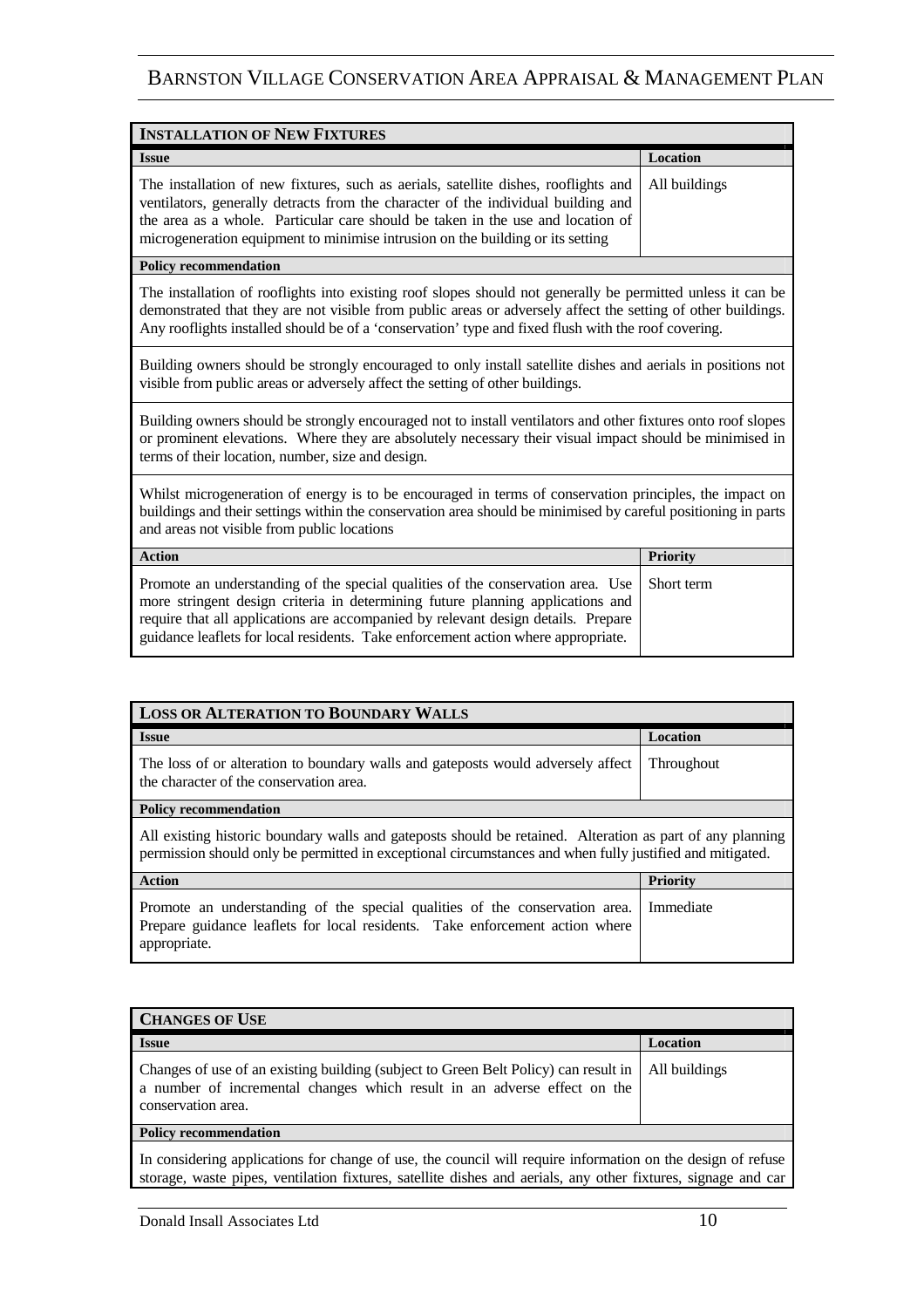| parking.                                                                                                                                                                                                                                                   |                 |
|------------------------------------------------------------------------------------------------------------------------------------------------------------------------------------------------------------------------------------------------------------|-----------------|
| <b>Action</b>                                                                                                                                                                                                                                              | <b>Priority</b> |
| Promote an understanding of the special qualities of the conservation area. Use   Immediate<br>more stringent design criteria in determining future planning applications and<br>require that all applications are accompanied by relevant design details. |                 |

| <b>ARTICLE 4 DIRECTIONS</b>                                                                                                                                                                                                                        |                   |
|----------------------------------------------------------------------------------------------------------------------------------------------------------------------------------------------------------------------------------------------------|-------------------|
| <b>Issue</b>                                                                                                                                                                                                                                       | Location          |
| Small scale alterations to buildings in the conservation area can lead to a gradual<br>and progressive loss to its character. Article 4 directions can bring such<br>alterations under control as matters requiring planning permission            | All buildings     |
| <b>Policy recommendation</b>                                                                                                                                                                                                                       |                   |
| Consider the need for article 4 directions in respect of windows and doors, roof coverings and roof features;<br>colour and surface treatment of elevations; and boundary walls                                                                    |                   |
| <b>Action</b>                                                                                                                                                                                                                                      | Priority          |
| Promote an understanding of the special qualities of the conservation area, discuss<br>the need for and extent of Article 4 directions, and determine the priority for them<br>in relation to other conservation areas and the resources available | Short to mid-term |

#### **3.3 GENERAL GUIDANCE AND IMPROVEMENTS**

3.3.1 The following are recommendations relating to building condition, management of the public realm, highway matters, and involvement of local groups in securing improvements to the Conservation Area. They have major implications in terms of staff resource and finance but are set out as an agenda for future action.

| <b>CONDITION OF INDIVIDUAL SITES AND BUILDINGS</b>                                                                                                                                                                                                                                                                                                                                                      |                      |
|---------------------------------------------------------------------------------------------------------------------------------------------------------------------------------------------------------------------------------------------------------------------------------------------------------------------------------------------------------------------------------------------------------|----------------------|
| <b>Issue</b>                                                                                                                                                                                                                                                                                                                                                                                            | Location             |
| The condition of an individual site or building can be detrimental to the<br>appearance of the area and may set a poor example to other owners.                                                                                                                                                                                                                                                         | Throughout           |
| <b>Policy recommendations</b>                                                                                                                                                                                                                                                                                                                                                                           |                      |
| The local authority should serve Section 215 notices on owners of buildings or land whose condition<br>adversely affects the amenity of the area, requiring them to remedy the detriments or face the necessary<br>costs for the local authority to do so.                                                                                                                                              |                      |
| Under section 54 of the Planning (Listed Buildings and Conservation Areas) Act 1990, urgent works<br>notices should be used to secure emergency or immediate repairs on any unoccupied building (or part of a<br>building) within a conservation area where it adversely affects the character of the area. Where the<br>building is unlisted a direction from the Secretary of State will be required. |                      |
| Prepare a guidance leaflet and issue to all residents within the conservation area explaining the benefits of<br>good, regular maintenance and appropriate repair techniques.                                                                                                                                                                                                                           |                      |
| <b>Action</b>                                                                                                                                                                                                                                                                                                                                                                                           | <b>Priority</b>      |
| Regularly visit the conservation area, noting any sites or buildings in a poor<br>condition. Serve relevant notices where appropriate. Preparation of guidance<br>leaflet.                                                                                                                                                                                                                              | Immediate to midterm |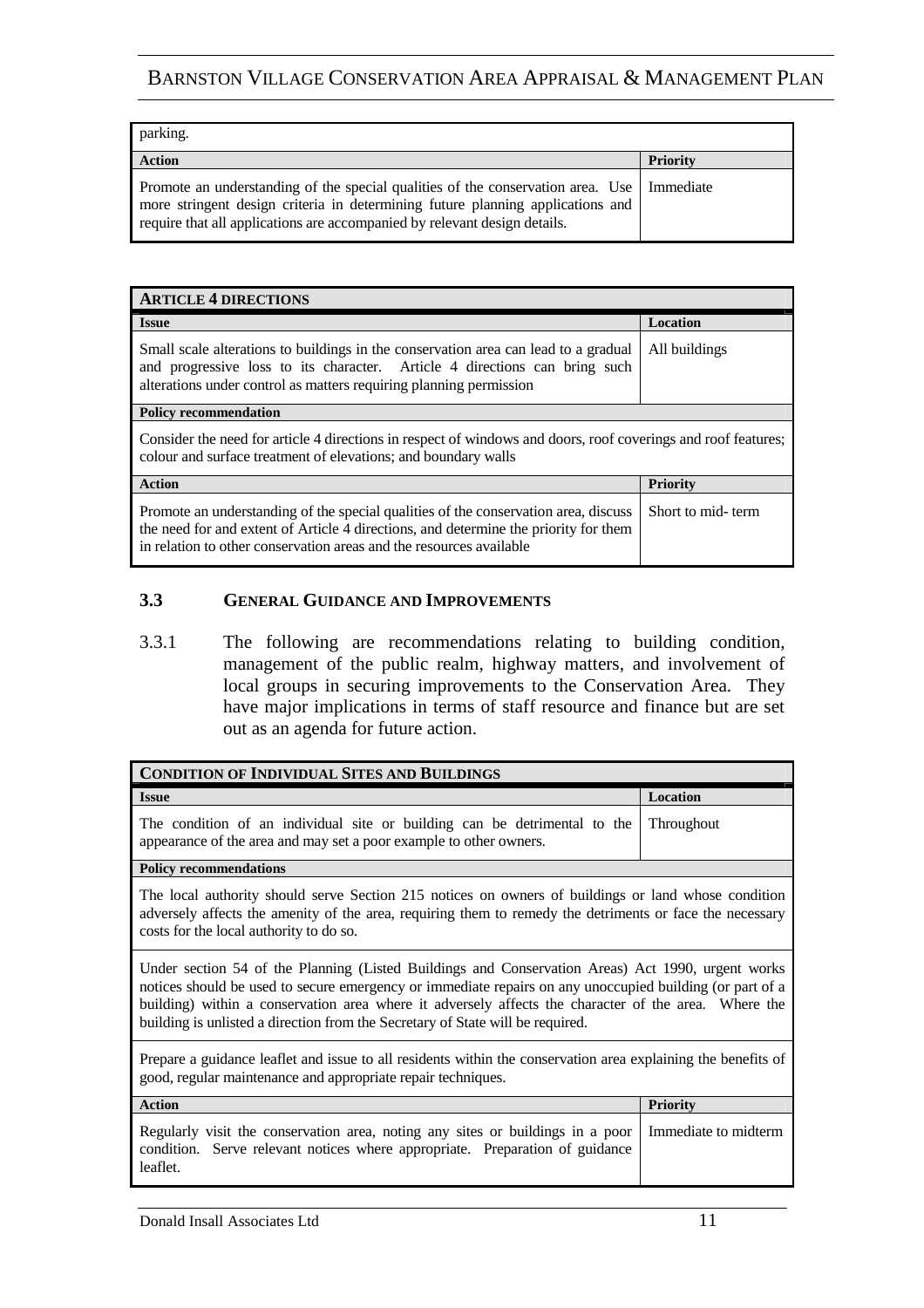| <b>CONDITION / MAINTENANCE OF EXISTING PUBLIC REALM AREAS</b>                                                                                                                                          |            |
|--------------------------------------------------------------------------------------------------------------------------------------------------------------------------------------------------------|------------|
| <b>Issue</b>                                                                                                                                                                                           | Location   |
| The existing public realm areas may be insufficiently maintained and act as a<br>poor example to conservation area residents.                                                                          |            |
| <b>Policy recommendation</b>                                                                                                                                                                           |            |
| The existing public realm areas should be maintained and where necessary replanted / resurfaced to a<br>standard that befits the conservation area and enhances the setting of the existing buildings. |            |
| <b>Action</b>                                                                                                                                                                                          | Priority   |
| Regularly monitor condition of public realm areas and make necessary<br>improvements                                                                                                                   | Short-term |

| <b>DETRIMENTAL CHANGES TO LISTED BUILDINGS</b>                                                                                                                                                                                                                                                                                 |                    |
|--------------------------------------------------------------------------------------------------------------------------------------------------------------------------------------------------------------------------------------------------------------------------------------------------------------------------------|--------------------|
| <b>Issue</b>                                                                                                                                                                                                                                                                                                                   | Location           |
| Certain changes to listed buildings, such as insertion of replacement windows and<br>changes to chimneys, boundary walls and roof coverings, can not only be<br>detrimental to the appearance of the individual buildings and their immediate<br>setting, but they are also setting a poor precedent to other building owners. | Listed buildings   |
| <b>Policy recommendation</b>                                                                                                                                                                                                                                                                                                   |                    |
| Owners of listed buildings should be notified of unauthorised changes to their buildings. Where evidence<br>is available, (e.g. in the form of dated photographs) enforcement should be taken to ensure the<br>reinstatement of the original fabric unless retrospective consent can be given.                                 |                    |
| <b>Action</b>                                                                                                                                                                                                                                                                                                                  | <b>Priority</b>    |
| Carry out a survey of all buildings, photographing them and noting any changes.<br>Notify building owners of unauthorised changes and take necessary enforcement<br>action. Where changes are unenforceable and not attributed to the current<br>owners, the potential for grant-funded reinstatement should be investigated.  | Short to mid-term. |

| DETRIMENTAL CHANGES TO UNLISTED BUILDINGS                                                                                                                                                                                                                                                                                                                                      |                                                                        |  |
|--------------------------------------------------------------------------------------------------------------------------------------------------------------------------------------------------------------------------------------------------------------------------------------------------------------------------------------------------------------------------------|------------------------------------------------------------------------|--|
| <b>Issue</b>                                                                                                                                                                                                                                                                                                                                                                   | <b>Location</b>                                                        |  |
| There are a number of instances of detrimental changes to un-listed buildings,<br>such as insertion of replacement windows and changes to chimneys, boundary<br>walls and roof coverings. These are not only detrimental to the appearance of the<br>individual buildings and their immediate setting, but they are also setting a poor<br>precedent to other building owners. | Un-listed<br>buildings<br>which contribute to<br>the conservation area |  |
| <b>Policy recommendation</b>                                                                                                                                                                                                                                                                                                                                                   |                                                                        |  |
| Through example and encouragement promote reinstatement of historic features                                                                                                                                                                                                                                                                                                   |                                                                        |  |
| <b>Action</b>                                                                                                                                                                                                                                                                                                                                                                  | Priority                                                               |  |
| A guidance leaflet should be issued explaining the benefits of reinstatement<br>works.                                                                                                                                                                                                                                                                                         | Mid-term                                                               |  |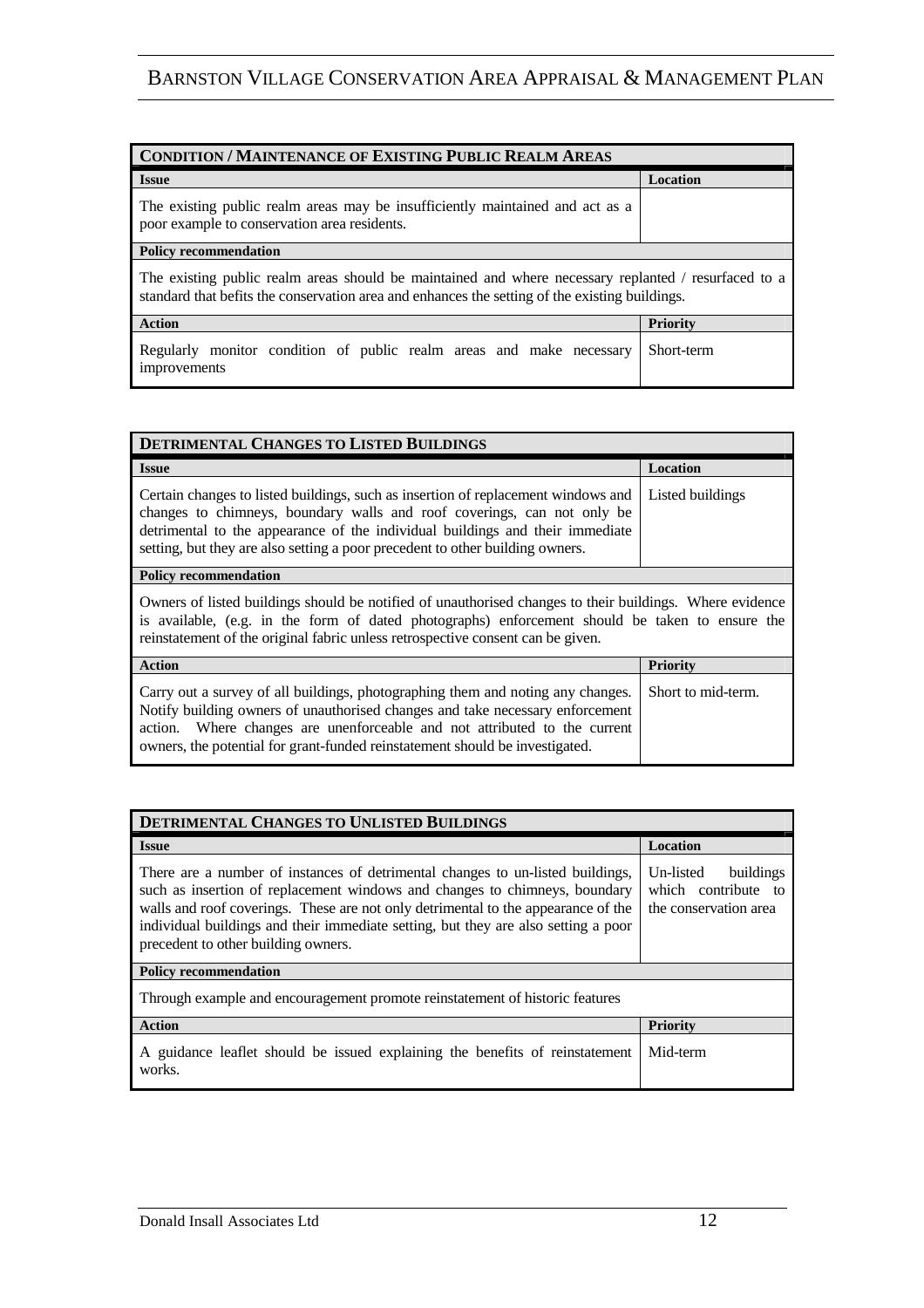| <b>CHANGES TO FABRIC OF UNLISTED BUILDINGS</b>                                                                                                                           |                                                                        |  |
|--------------------------------------------------------------------------------------------------------------------------------------------------------------------------|------------------------------------------------------------------------|--|
| <b>Issue</b>                                                                                                                                                             | <b>Location</b>                                                        |  |
| The character of unlisted building may be threatened by future changes to historic<br>fabric.                                                                            | Un-listed<br>buildings<br>which contribute to<br>the conservation area |  |
| <b>Policy recommendation</b>                                                                                                                                             |                                                                        |  |
| Through example, encouragement and extended control, promote good conservation practice for older<br>buildings and sympathetic change to more recent buildings.          |                                                                        |  |
| <b>Action</b>                                                                                                                                                            | <b>Priority</b>                                                        |  |
| Put in place article 4 directions to protect unlisted features of interest. A guidance<br>leaflet should be issued explaining the benefits of retaining historic fabric. | Short to mid-term                                                      |  |

| HIGHWAYS MARKINGS AND SIGNAGE                                                                                                                                                                                                                |                     |  |
|----------------------------------------------------------------------------------------------------------------------------------------------------------------------------------------------------------------------------------------------|---------------------|--|
| <b>Issue</b>                                                                                                                                                                                                                                 | Location            |  |
| Highway markings and signage can be visually intrusive and detrimental to its<br>character and appearance. Future highways features, such as speed control<br>measures may be visually obtrusive and of an inappropriate design / materials. | Roads and pavements |  |
| <b>Policy recommendations</b>                                                                                                                                                                                                                |                     |  |
| Reconsider all existing signage, highways features and markings and make necessary improvements to<br>enhance the character of the area, whilst maintaining / enhancing the safety of all village users.                                     |                     |  |
| Ensure that all future highways features, such as speed control measures, railings etc are proven to be<br>necessary and are of an appropriate design and constructed of appropriate materials.                                              |                     |  |
| <b>Action</b>                                                                                                                                                                                                                                | <b>Priority</b>     |  |
| Carry out an assessment of existing signage, highways features and markings in<br>terms of their impact on the character of the area. Obtain advice on appropriate<br>alternatives (e.g. narrower lines etc).                                | Mid-term            |  |

| <b>TRAFFIC</b>                                                                                                                                                |                 |  |
|---------------------------------------------------------------------------------------------------------------------------------------------------------------|-----------------|--|
| <b>Issue</b>                                                                                                                                                  | <b>Location</b> |  |
| The level of traffic through the village (in particular at rush hour) is detrimental to<br>the village's rural character.                                     | Roads           |  |
| <b>Policy</b>                                                                                                                                                 |                 |  |
| Consider means of discouraging through traffic and managing road usage. (N.B. new highways features<br>should preserve or enhance the character of the area). |                 |  |
| Agree improved traffic routes with major distribution companies                                                                                               |                 |  |
| <b>Action</b>                                                                                                                                                 | Priority        |  |
| Carry out an assessment of existing vehicular movements and recommend<br>improvements                                                                         | Mid-term        |  |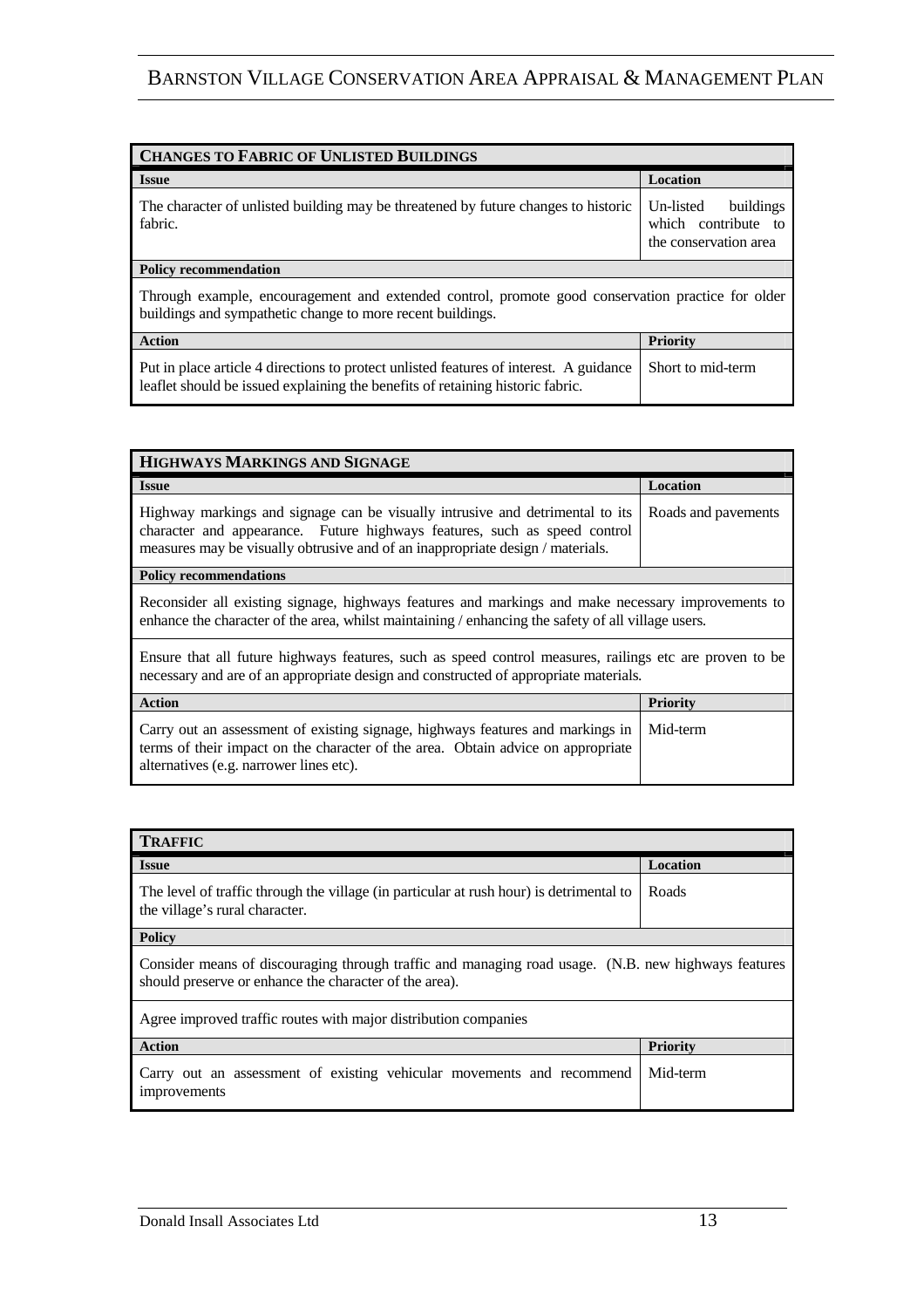| PUBLIC AWARENESS AND CONTRIBUTION                                                                                                                                                                                                                                                                                           |                 |  |
|-----------------------------------------------------------------------------------------------------------------------------------------------------------------------------------------------------------------------------------------------------------------------------------------------------------------------------|-----------------|--|
| <b>Issue</b>                                                                                                                                                                                                                                                                                                                | Location        |  |
| Residents are often inadequately aware of the purpose of a conservation area, the<br>benefits designation may have to them and how they may influence its future.<br>The skills and expertise of local residents groups, individuals or major<br>landowners may be underutilised.                                           |                 |  |
| <b>Policy recommendations</b>                                                                                                                                                                                                                                                                                               |                 |  |
| Make conservation area information readily available to residents, using for instance existing notice boards<br>to publicise boundaries and making appraisals / managements available in local libraries (or other well used<br>public buildings) / on the internet.                                                        |                 |  |
| Encourage the involvement of the Conservation Area Advisory Committee for the area to help preserve its<br>special character and to instigate enhancements where appropriate. Residents groups may be particularly<br>useful in the recording of the area in terms of its present day character and historical development. |                 |  |
| Encourage dialogue between local residents groups and major landowners to promote enhancement and<br>maintenance works within the conservation area.                                                                                                                                                                        |                 |  |
| <b>Action</b>                                                                                                                                                                                                                                                                                                               | <b>Priority</b> |  |
| Dialogue between local authority, residents groups and major landowners                                                                                                                                                                                                                                                     | Immediate       |  |

# **4.0 RECOMMENDATIONS FOR BOUNDARY AMENDMENTS AND PROVISION OF ARTICLE 4 DIRECTIONS**

#### **4.1 BOUNDARY AMENDMENT**

4.1.1 The current boundary roughly follows the extent of the historic village and covers all buildings of interest within the immediate area. The boundary is fairly clearly defined by the roads and ownership boundaries, wherever it is practical to do so. It is therefore recommended that the boundary does not change.

#### **4.2 ARTICLE 4 DIRECTIONS**

- 4.2.1 The Town and Country Planning (General Permitted Development) Order 1995 allows building owners to carry out a range of minor developments without planning consent subject to limits and conditions. These 'permitted development' rights are automatically limited within conservation areas: restrictions include the addition of dormer windows, various types of cladding, the erection of satellite dishes fronting a highway and the reduction in the size of extensions.
- 4.2.2 Amendments for Part 40 for domestic microgeneration equipment (April 2008) and for Part 1 development within the curtilage of a dwellinghouse (October 2008) have altered these rights chiefly in regard to the extent of ancillary buildings in back gardens and solar panels on the front of properties.